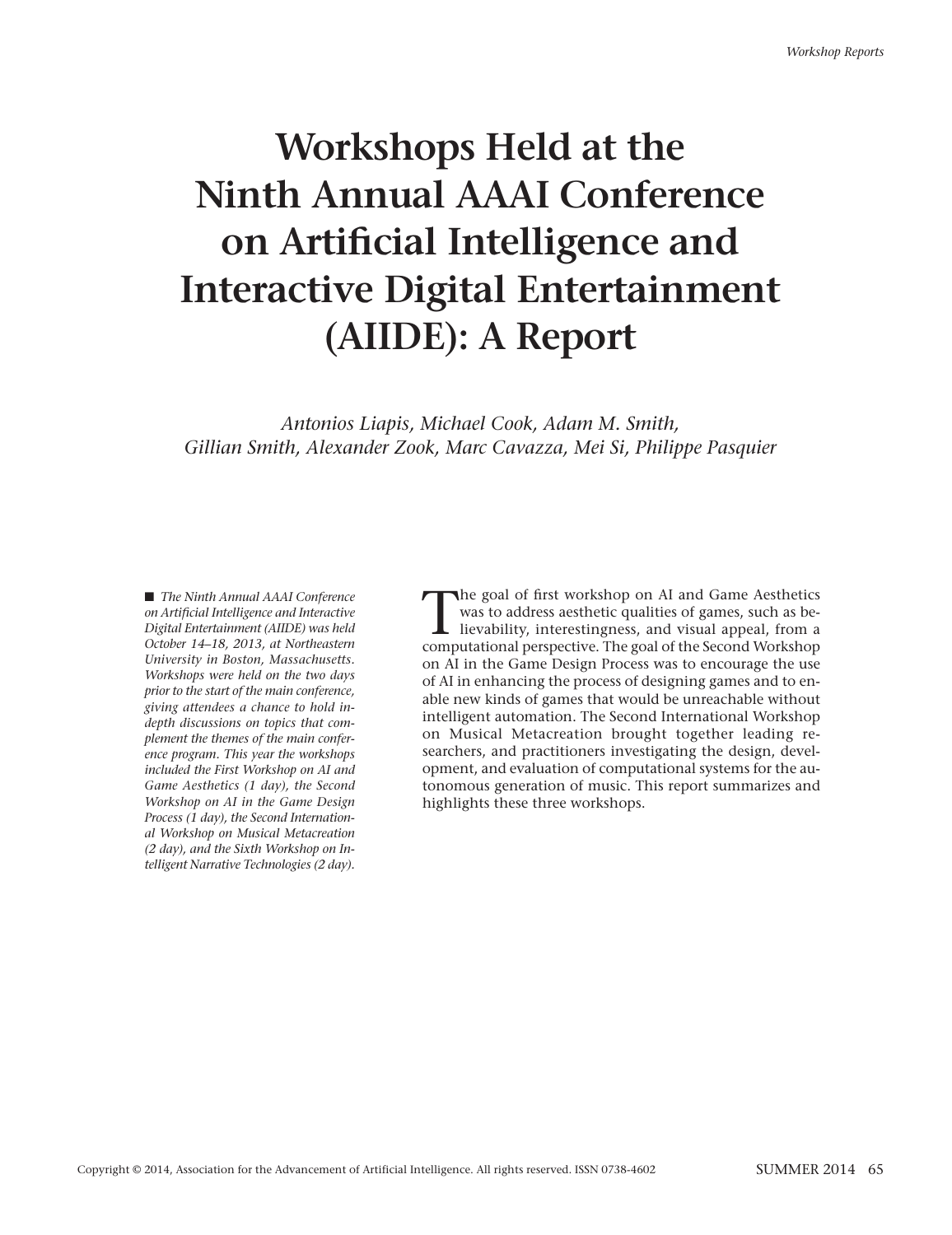## **The Twenty-Seventh Annual Conference on Innovative Applications of Artificial Intelligence**



*The First Winter IAAI Conference* **January 25–29, 2015 Austin, Texas USA**

*David Gunning, Conference Chair Peter Z. Yeh, Conference Cochair*

**www.aiide.org/iaai15**

## The First Workshop on AI and Game Aesthetics

The interactive nature of games sets them apart from other popular media such as television, film, and music. Games are unique in that their components (from the rules and goals of the game to the appearance of avatars and their dialogue) must encompass both functional and aesthetic prerequisites. Artificial intelligence usually focuses on the functional quality of such game components, for example, ensuring that an avatar can traverse a level in minimal time or that AI can win over any human in a strategy game. However, there are many different aesthetic considerations that artificial intelligence can address, such as which AI behaviors maximize player satisfaction while still being challenging, or which weapon, avatar, or level would appeal to a particular player.

The Workshop on AI and Game Aesthetics provided a forum to discuss the development both of software and of computational models pertaining to the subjective and aesthetic qualities of games, such as creativity, believability, and challenge. The workshop consisted of the presentation of five accepted papers and an invited talks session, which brought in four pieces of related work. The proceedings papers covered a wide spectrum of topics, from the aesthetic qualities of puzzle configurations to the symbolic meaning of content in games. While targeting different domains such as dance or computer-aided design, each paper put forth a computational model of aesthetic quality, including models constructed from theory, models learned from game data, and models tailored to specific users. The invited talks session included papers accepted as posters to the AIIDE conference as well as recently published work; the invited talks were well-received as a complement to the proceedings papers and covered several related areas that stimulated discussion.

A theme of contested subjectivity emerged from the workshop, as many submissions discussed competing standards for subjective qualities of games, such as beauty or challenge. Granted that studying the subjectivity of game aesthetics was one of its main goals, future versions of the workshop will explore this theme and help foster further discourse. The workshop was accompanied by an evening event, DAGGER, which drew together local game developers and academic research projects. Acting both as an exhibition and as an informal gathering, the DAGGER event allowed attendees to interact directly with a wide variety of game types and technologies, as well as with their developers. As events such as DAGGER help bridge the gap between theoretical research and practical applications of it, similar events are planned to be held alongside the workshop in the future.

Antonios Liapis, Michael Cook, and Cameron Browne served as cochairs of this workshop. The papers of the workshop were published as AAAI Technical Report WS-13-19.

#### The Second Workshop on AI in the Game Design Process

Game AI has grown beyond the specific application AI techniques to controlling opponents and other virtual characters in a game. There are many problems that AI is well suited to solve that arise from deeper integration of AI into the game design process itself. How can retrieval, inference, knowledge representation, learning, and search loosen bottlenecks during design? How can AI be put to use in ideation, prototyping, feedback, visualization, synthesis, and verification of designed artifacts? How can AI provide assistance to designers or share the creative responsibility?

The Workshop on AI in the Game Design Process embraced interdisciplinary approaches to game AI that are true to authentic game design concerns, operating outside of a strictly scientific perspective. The theme of the workshop, which grew from the work-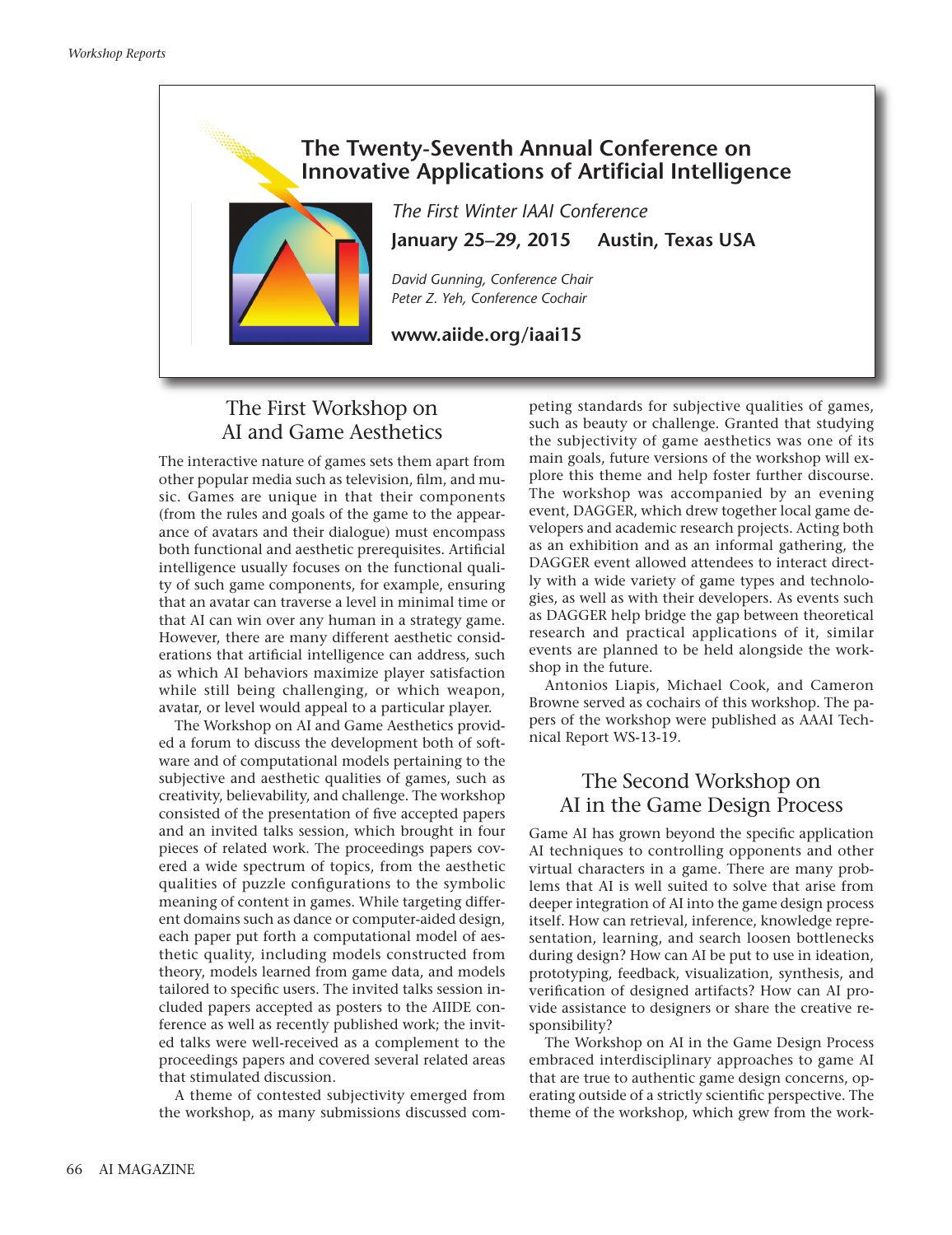shop's first iteration held in 2011, asked participants to reflect on how to provide real-time and interactive feedback to designers during the design process. In response, participants shared systems and position papers that aligned to four main themes: (a) real-time visual feedback during design, (2) exploratory tools for designers, (3) using declarative knowledge representation and constraints, and (4) player modeling and analytics.

We saw a system that made emergent behavior visible on an interactively editable map, and heard a proposal for generic infrastructure for continuous game-play trace sampling that would keep these design-time views up to date. We saw a design exploration tool for a commercial puzzle game that leveraged exhaustive search techniques as well as a simulation-based player behavior preview tool integrated into the widely used Unity game development environment. We heard about how to use formal ontologies to validate game implementations, and saw the use of grammars and other structural constraints for controllably shaping the space of a map generator's output. We saw and discussed the use of machine-learning techniques, in contact with game analytics, for modeling player behavior and using that to provide data-informed feedback on novel designs.

Following the morning paper presentations, the afternoon session for the workshop was devoted to a lively group discussion on a variety of topics of interest to the community, which converged upon three main discussion groups addressing: evaluation and generalization, player modeling, and automated QA as a service. Outcomes from this discussion included a set of future research directions in how to evaluate creative systems, what success means for such systems, and how to design new AI systems whose role in the design process is that of a colleague with the human designer. There were also several suggestions for concrete systems that could be built, including a dynamic matchmaking system that would reason over how individuals cooperate in multiplayer online battle arena (MOBA) games in order to ensure that teams will cooperate and have fun together. Finally, there was a suggestion for creating a cloud-based automated testing service that would make computationally intensive, AI-based design automation accessible to a wider audience.

Adam M. Smith, Gillian Smith, and Mark J. Nelson cochaired the workshop. Papers from the workshop were published as AAAI Press Technical Report WS-13-20.

### The Sixth Workshop on Intelligent Narrative Technologies

Narratives are a pervasive aspect of human culture and are one of the core frameworks people use to view and understand the world. People use narratives for social interaction, education, and entertainment.

Narratives as forms of knowledge representations have long held interest among AI and cognitive science researchers alike. Imbuing technologies with narrative intelligence to represent and reason on narratives holds great promise. Narrative technologies deepen our understanding of the human mind, and enhance computational systems to more naturally communicate with human users. Further, these technologies augment the human capacity for expression to enable new forms of narrative experiences.

The Workshop on Intelligent Narrative Technologies aimed to advance research in artificial intelligence for the computational understanding and expression of narrative. Previous meetings of this workshop have brought together a multidisciplinary group of researchers including computer scientists, psychologists, narrative theorists, media theorists, artists, and members of the interactive entertainment industry. From this broad expertise, the workshop focuses on computational systems that represent, reason about, adapt, and perform interactive and noninteractive narrative experiences. This includes fundamental research in relevant fields such as natural language processing, believable agents, commonsense reasoning, and human narrative experiences.

Creating narratives through authoring tools and narrative generation was a major theme at the 2013 workshop. Authoring tools augment human capabilities for crafting narrative experiences. Tools for validating interactive narratives (Kim Dung Dang and Ronan Champagnat) and automatically converting narrative events into virtual world actions (Alexander Shoulson, Mubbasir Kapadia, and Norman I. Badler) demonstrated the range of methods for supporting authors.

Narrative generation investigates how AI systems can automatically create all or part of a narrative. The workshop participants learned methods for generating aspects of narratives including character-centered narrative plots (Bilal Kartal, John Koenig, and Stephen J. Guy), language expression for narratives (Marilyn Walker, Jennifer Sawyer, Carolynn Jimenez, Grace Lin, Elena Rishes, and Noah Wardrip-Fruin), and cognitive models of narratives (Justin Permar and Brian Magerko).

Text mining and natural language processing emerged as prominent new themes at this workshop. Online blogs and social media provide a massive repository of narratives and a rich source of knowledge for understanding and creating narratives. Several presenters discussed methods for mining personal narratives from the web (Andrew Gordon, Luwen Huangfu, Kenji Sagae, Wenji Mao, and Wen Chen) and deriving formal features of narratives such as narrative clauses (Elahe Rahimtoroghi, Reid Swanson, Marilyn A. Walker, and Thomas Corcoran) or character roles (Josep Valls-Vargas, Santiago Ontanon, and Jichen Zhu).

One of the workshop's key strengths is bringing to-